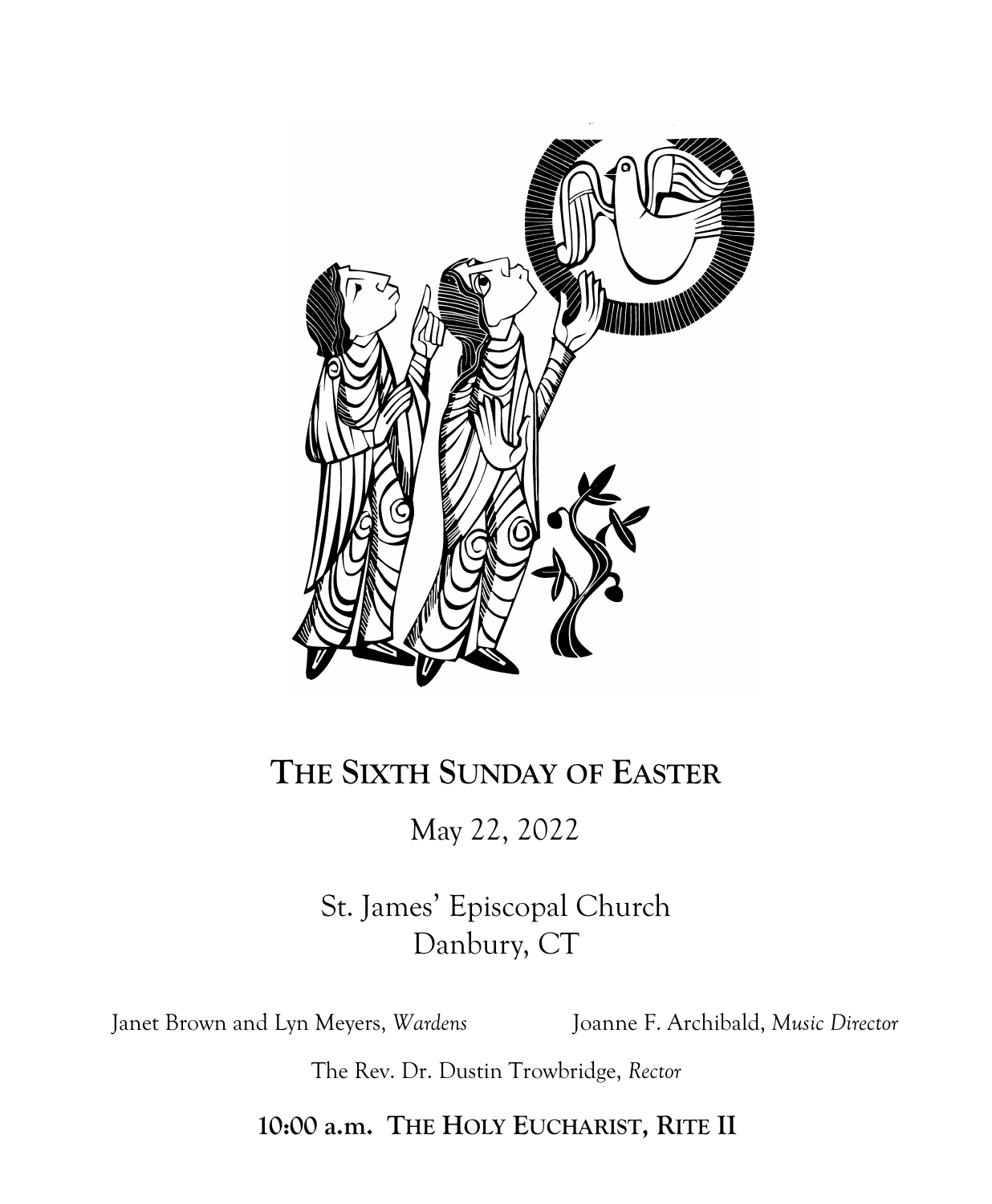# **The Holy Eucharist: Rite Two**

*Thank you for observing social distancing while inside St. James' Church this morning.* **Mask-wearing is now optional for those who are fully vaccinated.** 

**Prelude** *Siciliano from 2nd Sonata* J.S. Bach; Arr. Charles R. Cronham The Word of God

**Opening Hymn # 191** *(The Hymnal 1982) Alleluia, alleluia! Hearts and voices heavenward raise*

*The people standing, the Presider says*

Alleluia. Christ is risen. *People* **The Lord is risen indeed. Alleluia.**

*The Presider may say*

Almighty God, to you all hearts are open, all desires known, and from you no secrets are hid: Cleanse the thoughts of our hearts by the inspiration of your Holy Spirit, that we may perfectly love you, and worthily magnify your holy Name; through Christ our Lord. **Amen.**

**Gloria in Excelsis # S 278** *(in the front of The Hymnal 1982)* **sung by all** 

### **The Collect of the Day**

*Presider* The Lord be with you. *People* **And also with you.** *Presider* Let us pray...

*The Presider prays the Collect (found on your insert).*

### **The Lessons**

*The people sit for the lessons (found on your insert).*

#### **The First Lesson Acts 16:9-15**

*After the Reading, the Reader may say* The Word of the Lord. *People* **Thanks be to God.**

2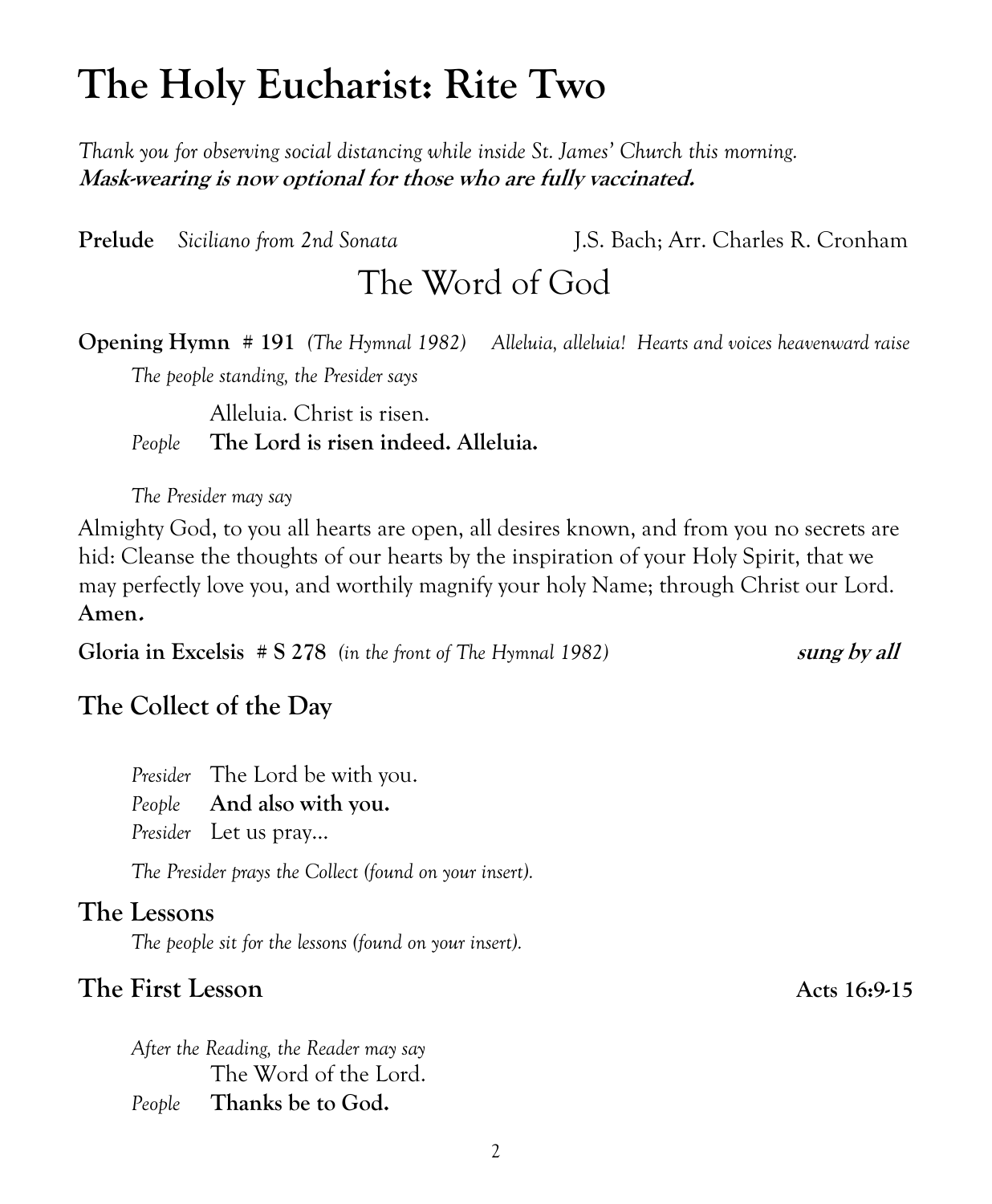#### **The Response** Psalm 67

**(***Read in unison.)*

*After the Reading, the Reader may say*  The Word of the Lord. *People* **Thanks be to God.**

**Sequence Hymn #20** *(The Lift Every Voices and Sing II Hymnal) When we all get to Heaven*

 *All standing as able, the Gospeller reads the Gospel, first saying* The Holy Gospel of our Lord Jesus Christ according to John. *People* **Glory to you, Lord Christ.**

*After the Gospel, the Reader says* The Gospel of the Lord. *People* **Praise to you, Lord Christ.**

**The Nicene Creed** *(all standing, as able)*

**We believe in one God, the Father, the Almighty, maker of heaven and earth, of all that is, seen and unseen. We believe in one Lord, Jesus Christ, the only Son of God, eternally begotten of the Father, God from God, Light from Light, true God from true God, begotten, not made, of one Being with the Father. Through him all things were made. For us and for our salvation he came down from heaven: by the power of the Holy Spirit he became incarnate from the Virgin Mary, and was made man. For our sake he was crucified under Pontius Pilate; he suffered death and was buried.**

**The Second Lesson Revelation 21:10, 22-22:5**

**The Gospel John 14:23-29**

**The Sermon The Rev. Dr. David K. McIntosh**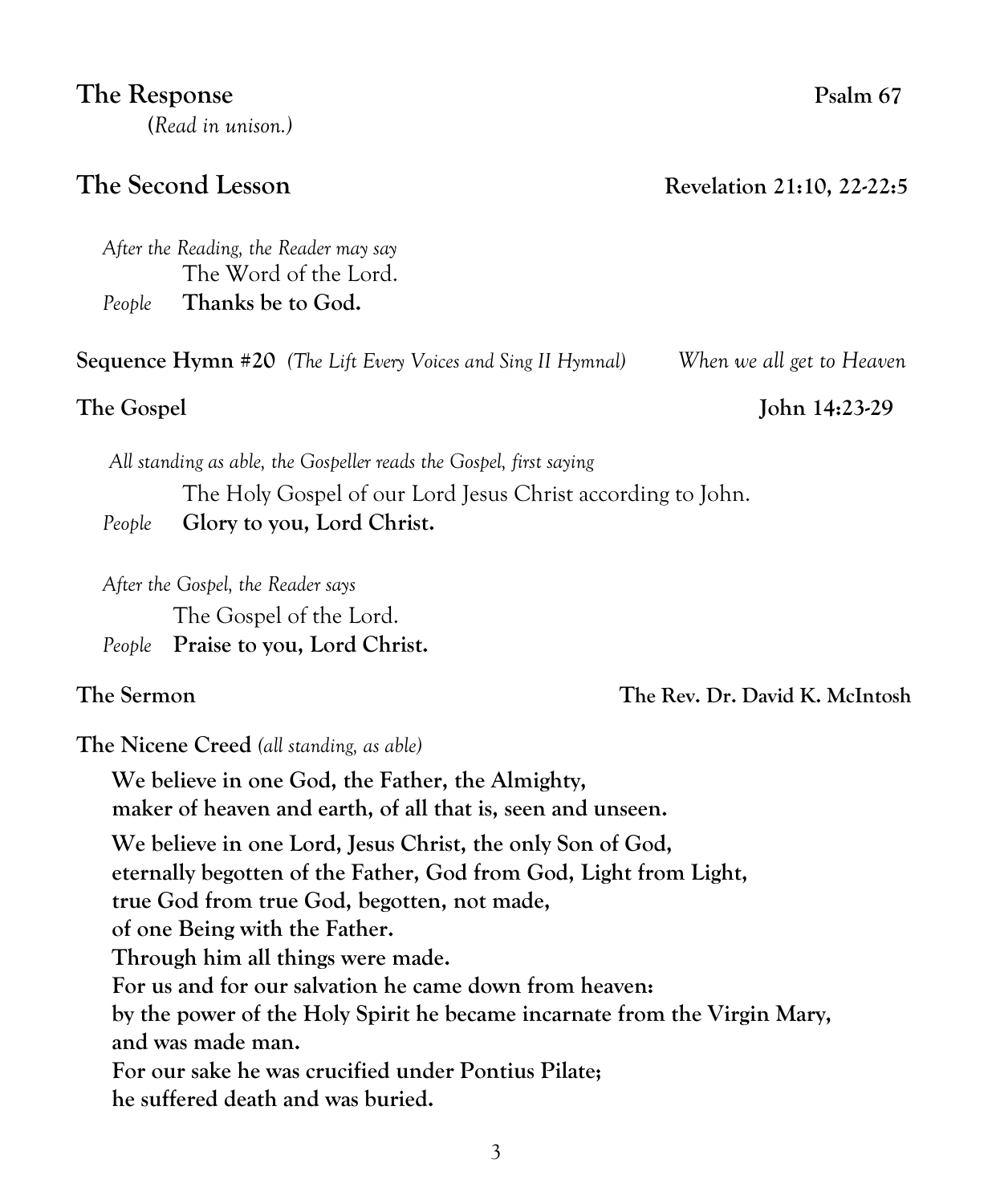**On the third day he rose again in accordance with the Scriptures; he ascended into heaven and is seated at the right hand of the Father. He will come again in glory to judge the living and the dead, and his kingdom will have no end.**

**We believe in the Holy Spirit, the Lord, the giver of life, who proceeds from the Father and the Son. With the Father and the Son he is worshiped and glorified. He has spoken through the Prophets. We believe in one holy catholic and apostolic Church. We acknowledge one baptism for the forgiveness of sins. We look for the resurrection of the dead, and the life of the world to come. Amen.**

# **The Prayers of the People Form III**

*The Leader*

Father, we pray for your holy Catholic Church; **That we all may be one.**

Grant that every member of the Church may truly and humbly serve you; **That your name may be glorified by all people.**

We pray for all bishops, priests, and deacons;

**That they may be faithful ministers of your Word and Sacraments.**

We pray for all who govern and hold authority in the nations of the world; **That there may be justice and peace on the earth.**

Give us grace to do your will in all that we undertake;

**That our works may find favor in your sight.**

Have compassion on those who suffer from any grief or trouble; **That they may be delivered from their distress.**

Give to the departed eternal rest;

**Let light perpetual shine upon them.**

We praise you for your saints who have entered into joy; **May we also come to share in your heavenly kingdom.**

Let us pray for our own needs and those of others...

*Silence The Leader and People add their own petitions. The Presider adds a concluding Collect.*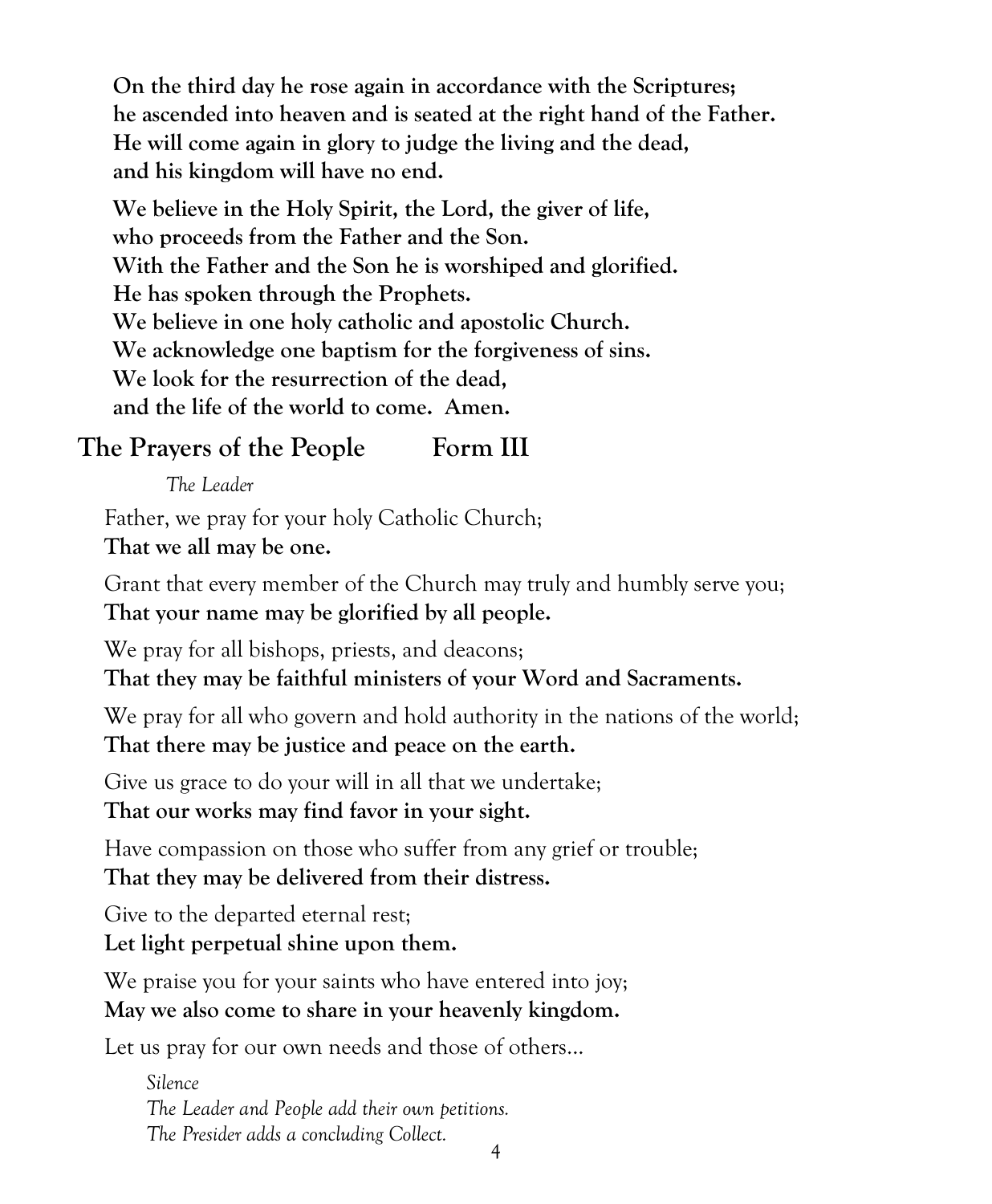### **Confession of Sin**

*The Presider says*

Let us confess our sins against God and our neighbor.

*Silence may be kept*

**Most merciful God, we confess that we have sinned against you, in thought, word, and deed, by what we have done, and by what we have left undone. We have not loved you with our whole heart; we have not loved our neighbors as ourselves. We are truly sorry and we humbly repent. For the sake of your Son Jesus Christ, have mercy on us and forgive us; that we may delight in your will, and walk in your ways, to the glory of your name. Amen.**

#### *The Presider stands and says*

Almighty God have mercy on you, forgive you all your sins through our Lord Jesus Christ, strengthen you in all goodness, and by the power of the Holy Spirit, keep you in eternal life. **Amen.**

## **The Peace**

 *All stand. The Presider says to the people*

The peace of the Lord be always with you.

#### *People* **And also with you.**

*Then the Ministers and People may greet one another in the name of the Lord. (Please observe social-distancing while sharing the Peace.)*

# **Parish Announcements**

# **The Holy Communion**

*The Presider may begin the Offertory with an Offertory Sentence.* 

**Offertory Anthem** *All Things Bright and Beautiful* Chancel Choir

*By John Rutter*

### **Presentation Hymn # 705** *(The Hymnal 1982) As those of old their first fruits bought*

*Representatives of the congregation bring forward the people's offerings of bread and wine, and money or other gifts. The people stand, as able, while the offerings are presented and placed on the Altar.*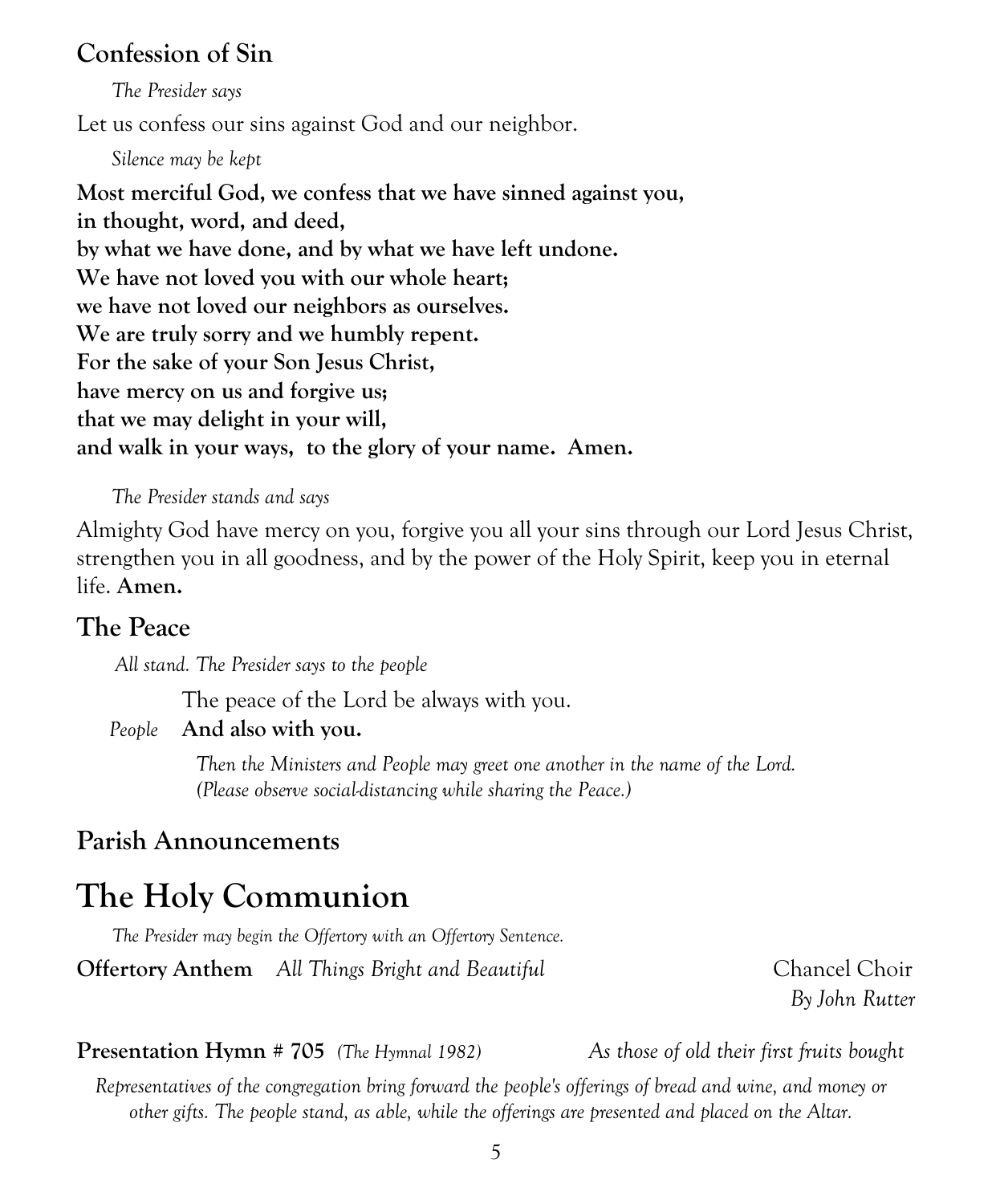*The Presider faces the People and sings:*



*Then, facing the Holy Table, the Presider proceeds*

It is right, and a good and joyful thing, always and everywhere to give thanks to you, Father Almighty, Creator of heaven and earth…

*Here a [Proper Preface](http://www.bcponline.org/HE/pphe2.htm) is sung.*

...Therefore we praise you, joining our voices with Angels and Archangels and with all the company of heaven, who for ever sing this hymn to proclaim the glory of your Name:

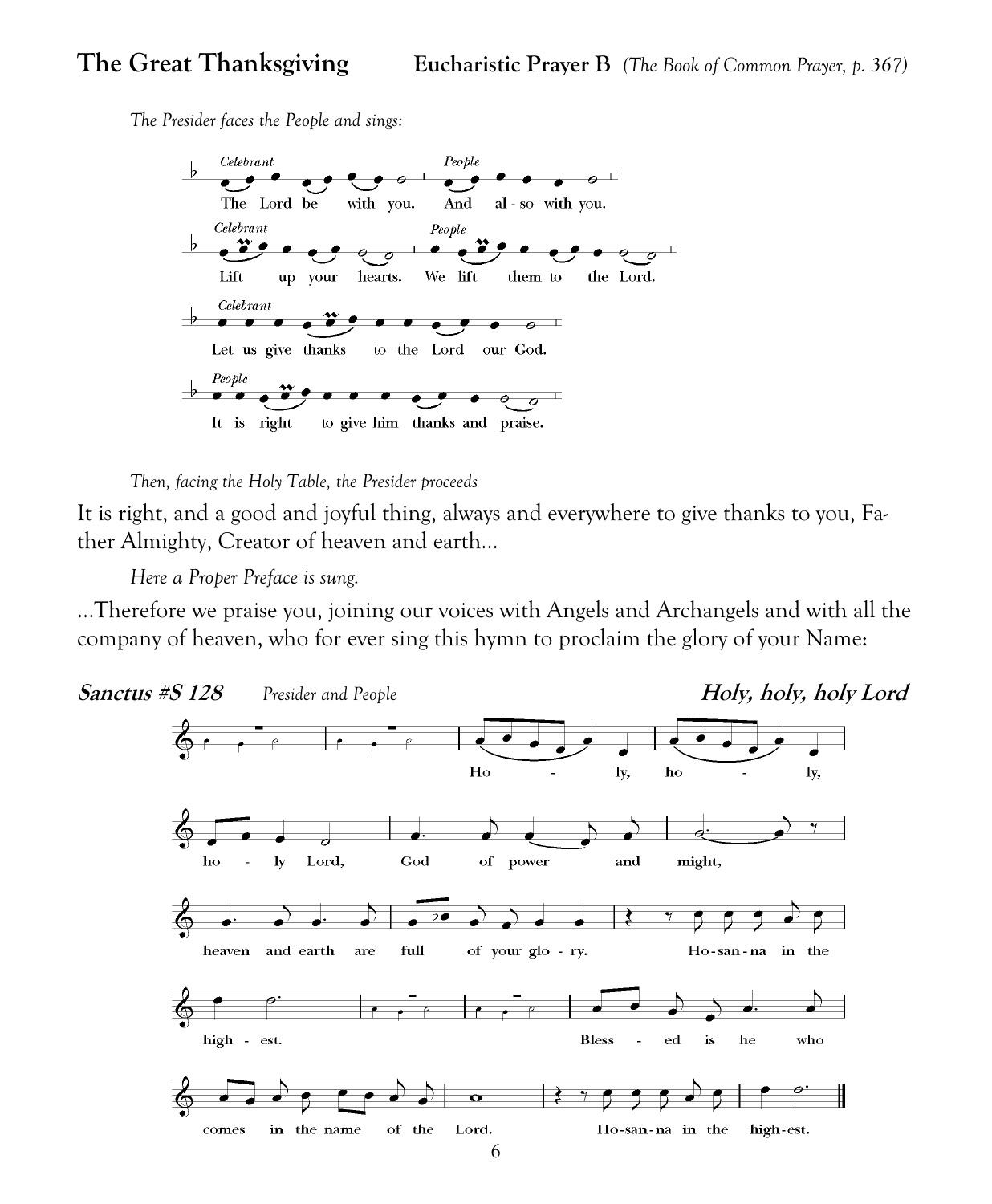*The people stand or kneel. The Presider continues the prayer* We give thanks to you, O God...

*(Presider continues….)*

…Therefore, according to his command, O Father,

*Presider and People* **We remember his death, We proclaim his resurrection, We await his coming in glory;**

*The Presider continues* And we offer our sacrifice of praise and thanksgiving to you, O Lord of all…

…By him, and with him, and in him, in the unity of the Holy Spirit all honor and glory is yours, Almighty Father, now and for ever. **AMEN.**

And now, as our Savior Christ has taught us, we are bold to say,

**The Lord's Prayer #264** *(The Lift Every Voice and Sing II Hymnal)*

# **The Breaking of the Bread**

*The Presider breaks the consecrated Bread. A period of silence is kept. Then may be sung:*



*Facing the people, the Presider says the following Invitation:*

The Gifts of God for the People of God.

*All baptized Christians are invited to come forward for Communion. To receive a priestly blessing instead, please come forward and cross your arms over your chest. Gluten-free hosts are available by request.*

**Communion Hymns: #513** *(The Hymnal 1982*)*Like the murmur of the dove's song*

 **#505** *(The Hymnal 1982*)*O Spirit of Life, O Spirit of God*